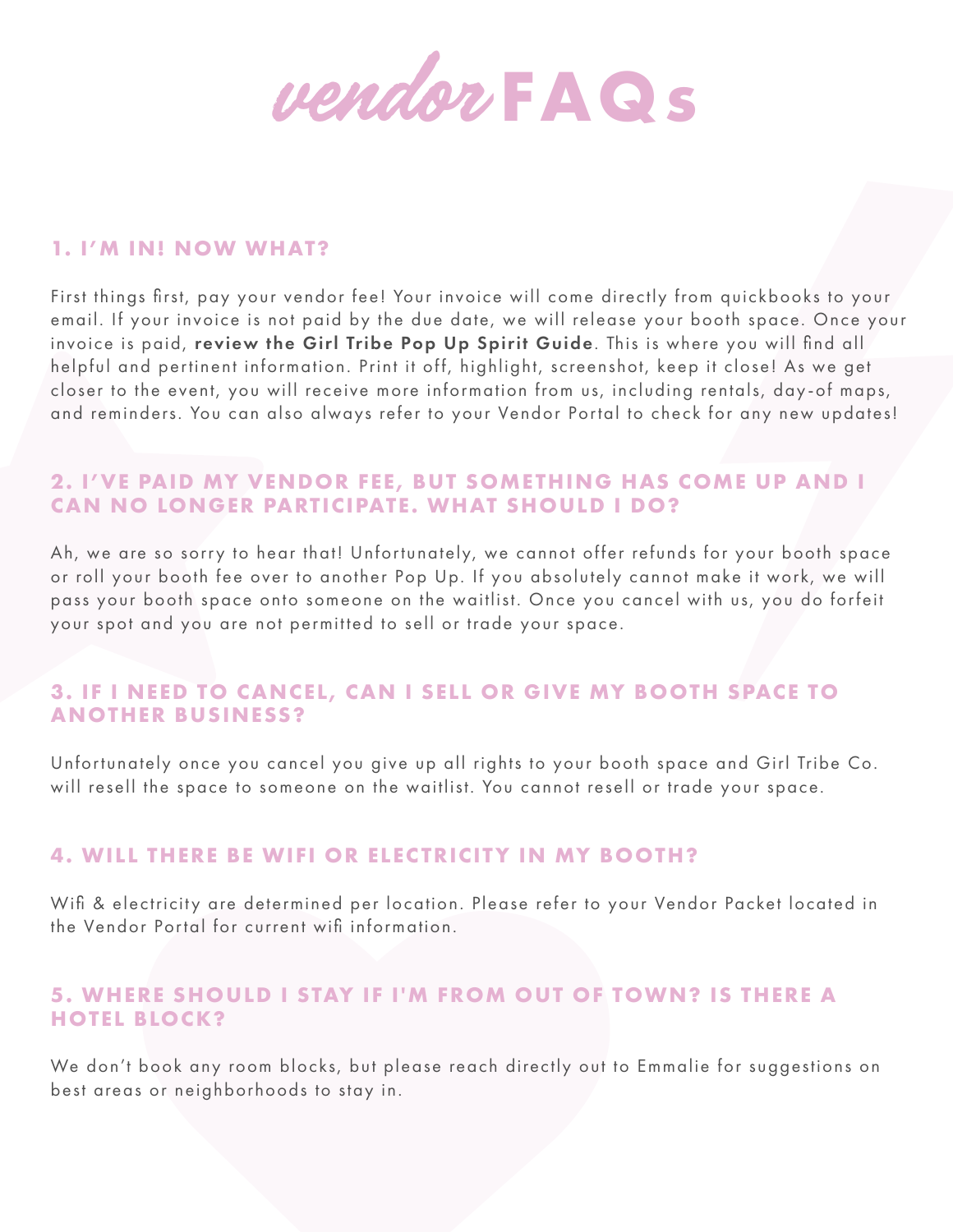#### **6. WHERE CAN I PARK DURING THE EVENT?**

Please refer to your Vendor Packet located in the Vendor Portal for all parking information.

## **7. CAN I REQUEST A SPECIFIC BOOTH SPOT OR LOCATION?**

If you'd like to request a corner booth spot (guaranteed one corner, asile facing booth) there is a \$50 fee. Otherwise, we cannot guarantee booth placement. We work hard to create a layout that flows and is a solid mix of all categories. If you want to be near another business that you may be collaborating with, just let Emmalie know ASAP and we will try our best to accomodate.

#### **8. HOW MANY PEOPLE CAN I HAVE WORKING MY BOOTH?**

Girl Tribe provides two vendor badges for your booth (one for you, and one for an additional helper). If you will have more than two people (including yourself) working your booth, you can rent additional badges for \$5/badge.

#### **9. DO MY FRIENDS & FAMILY HAVE TO PAY TO GET IN?**

We LOVE that your friends and family want to come check out your booth and see you in action! If they're not working in your booth with you they must purchase a ticket to be admitted into the event space.

## **10. ARE TABLES & CHAIRS PROVIDED? WHAT COMES WITH MY VENDOR FEE?**

Rentals are not provided but here's what you do get with your vendor booth fee!

- Your Booth Space! Hint, get creative. Your space = your storefront for the duration of the event and your ability to talk face-to-face with eager and excited shoppers
- Pro Tips from us, Girl Tribe Co., on how to make the most of this experience
- Inclusion in Girl Tribe Pop Up marketing materials
- Two vendor badges for you and an additional employee. (Additional vendor badges can be rented if needed)
- The ability to network with an amazing community of boss babe vendors that will likely become your lifelong friends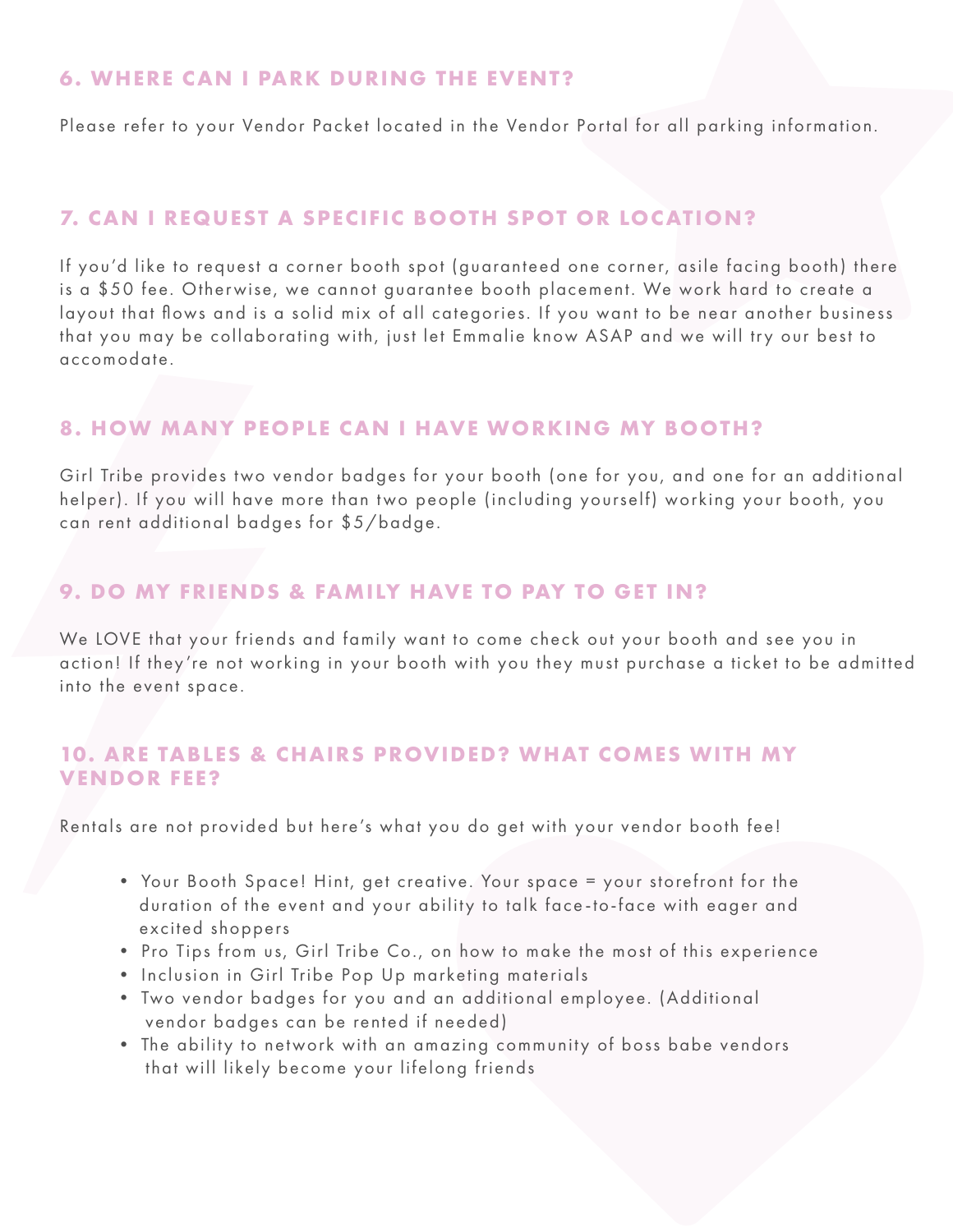## **11. WHAT SHOULD I BRING?**

Tables & chairs are not provided. Please keep that in mind when planning your pack list. Obviously, pack lots of inventory (a good rule of thumb is to bring 3x the amount of inventory you'd like to sell). Also, tables, signage, display pieces, shelves, trashbags (please clean up after yourself), a cash box, a way to take card payments, shopping bags, and fully charged backup chargers. We also suggest bringing business cards, email newsletter signups, and takeaways (pen, stickers, coupons for future purchase etc.).

## **12. WILL MY BOOTH BE SECURE OVERNIGHT?**

Yes, the building is secure and safe. However, please note that Girl Tribe is not liable for any lost or stolen items.

## **13. WILL FOOD & DRINKS BE PROVIDED DURING SHOW HOURS?**

Girl Tribe does not provide food & drink to vendors. Please refer to your vendor packet for food & drink information for your specific event. We suggest bringing plenty of snacks and water to stay fueled and hydrated throughout the day!

#### **14. DO I HAVE TO PAY TAXES?**

Girl Tribe recommends that your business complies with local tax regulations by registering your business, collecting sales tax, and reporting and remitting sales tax. We cannot offer specific guidance about tax compliance, but if you have questions, we recommend you consult with an accountant or www.irs.gov for more details. Here are a few helpful links regarding sales tax at specialty markets.

#### **CHARLOTTE**

https://www.ncdor.gov/taxes-forms/sales-and-use-tax/specialty-markets-or-other-events

#### NASHVILLE

https://blog.taxjar.com/register-sales-tax-permit-in-tennessee/

#### ATLANTA

 Out-of-State: https://dor.georgia.gov/taxes/business-taxes/sales-use-tax/out-state-sellers ln-State: https://dor.georgia.gov/taxes/business-taxes/sales-use-tax

## **15. HOW MUCH INVENTORY SHOULD I BRING?**

A good rule of thumb is to bring 3X as much inventory as you would like to sell.